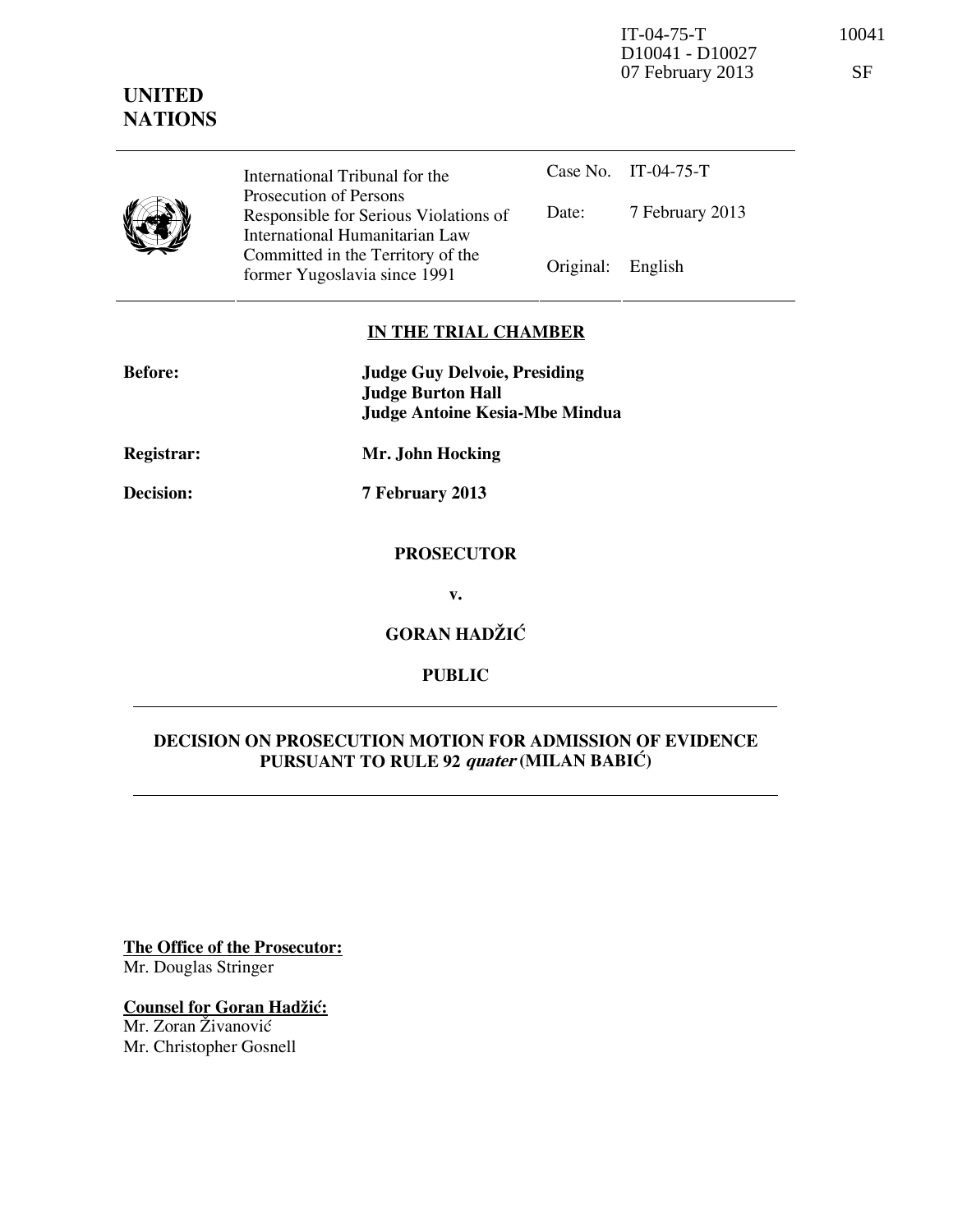1. **THIS TRIAL CHAMBER** of the International Tribunal for the Prosecution of Persons Responsible for Serious Violations of International Humanitarian Law Committed in the Territory of the former Yugoslavia since 1991 ("Tribunal") is seised of the "Prosecution Motion for Admission of Evidence Pursuant to Rule 92 *quater* (Milan Babić)", filed on 21 August 2012 with confidential annex A and public annexes B and C ("Motion"). On 11 September 2012, the Defence filed its confidential "Response to Prosecution Motion for the Admission of Evidence Pursuant to Rule 92 *quater* (Milan Babić)" ("Response").<sup>1</sup> On 18 September 2012, the Prosecution filed confidentially the "Prosecution Request for Leave to Reply and Reply to Response to Prosecution Motion for the Admission of Evidence Pursuant to Rule 92 *quater* (Milan Babić)" ("Reply").

2. On 25 September 2012, the Prosecution filed the confidential "Corrigendum to Prosecution Motion for the Admission of Evidence Pursuant to Rule 92 *quater* (Milan Babić)" with confidential annex A ("Corrigendum"). The Defence filed a confidential "Response to Corrigendum to Prosecution Motion for the Admission of Evidence Pursuant to Rule 92 *quater* (Milan Babić)" on 8 October 2012 ("Response to Corrigendum").

3. On 9 October 2012, the "Supplement to Prosecution's Motions for Admission of Evidence Pursuant to Rules 92 *bis*, *ter*, and *quater*", was filed publicly with a confidential annex ("Supplement"). <sup>2</sup> On 23 October 2012, the Defence filed confidentially its "Response to Supplement to Prosecution's Motions for Admission of Evidence Pursuant to Rules 92 *bis*, *ter*, and *quater*." On 30 October 2012, the "Prosecution Request for Leave to Reply and Reply to Response to Supplement to Prosecution's Motions for Admission of Evidence Pursuant to Rules 92 *bis*, *ter*, and *quater*", was filed confidentially ("Reply to the Supplement").

#### **A. Submissions**

4. In the Motion, the Prosecution requests that Milan Babić's prior testimony and associated exhibits in the *S. Milošević*, *Krajišnik*, and *Martić* trials be admitted into evidence, in accordance with Rules 89 and 92 *quater* of the Rules of Procedure and Evidence ("Rules").<sup>3</sup> The Prosecution submits that Babić is unavailable to testify within the meaning of Rule 92 *quater* (A) due to his death on 5 March 2006.<sup>4</sup> The Prosecution submits that Babić's evidence is relevant, probative, and

<sup>&</sup>lt;sup>1</sup> The Pre-Trial Judge granted a Defence request to extend the time for the Response. Decision on Defence Request for Extension of Time to Respond to Rule 92 *quater* Motions Concerning Babić and Okun, 31 August 2012.

<sup>&</sup>lt;sup>2</sup> The Trial Chamber notes that the Supplement's only relevance in relation to the Motion is that the Prosecution provides, through the filing, the video it seeks to tender in annex B of the Motion with Rule 65 *ter* number 03395. *See* Supplement, para. 5; Motion, annex B, p. 4.

<sup>&</sup>lt;sup>3</sup> Motion, para. 1.

<sup>4</sup> Motion, para. 3.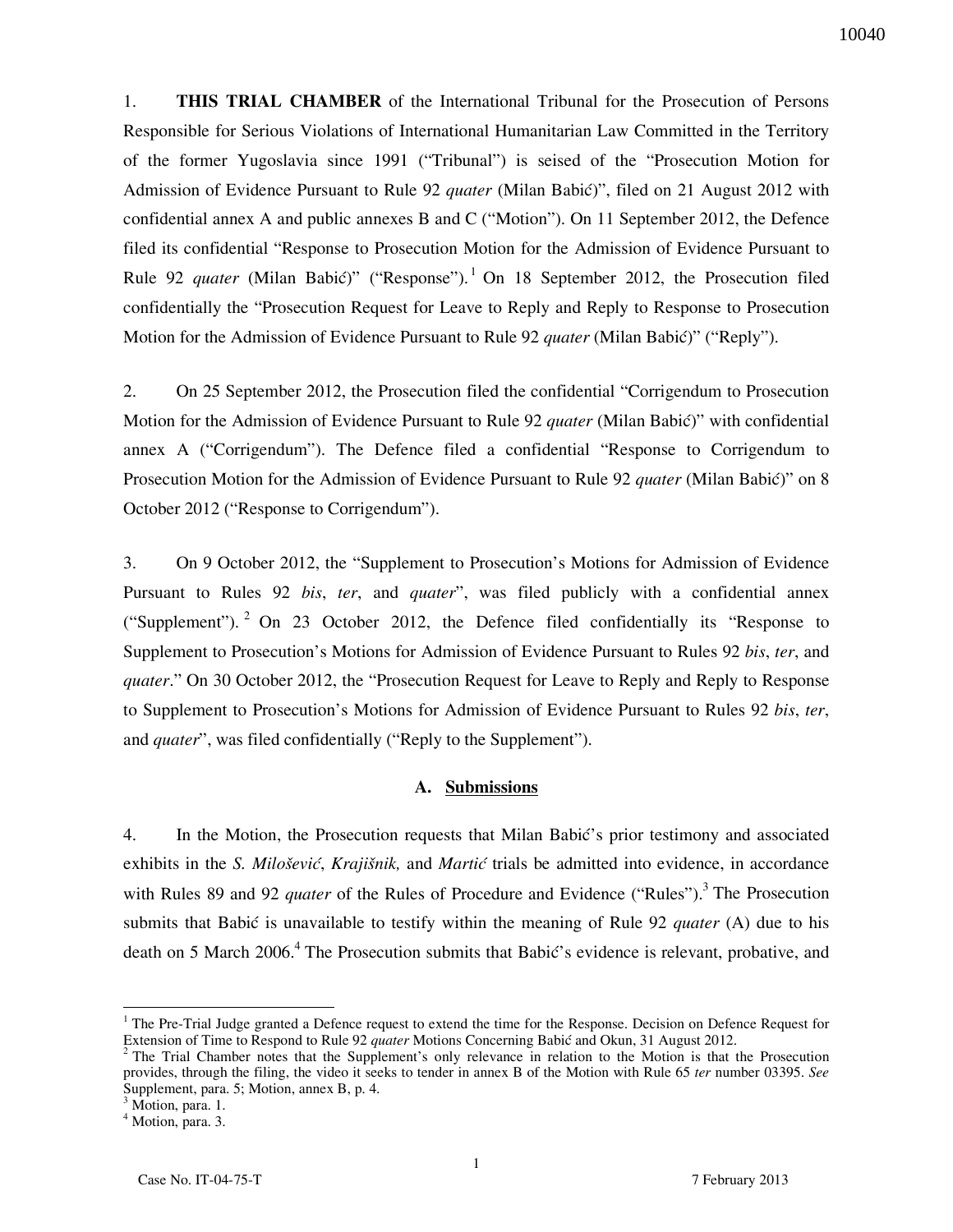reliable and therefore admissible under Rule 92 *quater*. 5 The Prosecution argues that Babić was a central actor in the same joint criminal enterprise as Hadžić, thereby possessing relevant and probative insider's knowledge of alleged members of the joint criminal enterprise, including Hadžić, and the workings of the highest echelons of power within the Republic of Serbian Krajina ("RSK") and the Republic of Serbia.<sup>6</sup> The Prosecution asserts that it has identified the relevant and probative portions of Babić's testimony in the *S. Milošević*, *Krajišnik*, and *Martić* cases,<sup>7</sup> which contain detailed information touching on multiple issues in the present proceedings. <sup>8</sup> The Prosecution submits that Babić was subject to extensive cross-examination in the *S. Milošević*, *Krajišnik*, and *Martić* cases<sup>9</sup> and that Babić's evidence is corroborated in this case by other witnesses and documents.<sup>10</sup> The Prosecution submits that, where Babić's tendered evidence touches upon Hadžić's acts and conduct, it does not do so to any substantial extent and should therefore be admitted*.* 11

5. The Prosecution asserts that Babić's evidence from the *S. Milo{evi}*, *Kraji{nik*, and *Martić* cases complement each other to form a complete picture that is probative, relevant, and reliable.<sup>12</sup> The Prosecution further submits that the relevant documents accompanying the transcripts of Babić's prior testimony, as set out in annex B of the Motion, form an integral part of Babić's evidence and should therefore be admitted into evidence.<sup>13</sup> The Prosecution accordingly requests that the relevant portions of Babić's testimony outlined in confidential annex A, together with the associated exhibits listed in annex B, be admitted pursuant to Rule 92 *quater* of the Rules.<sup>14</sup>

6. The Defence responds that portions of Babić's testimony and related documentary evidence tendered by the Prosecution are unsuitable for admission without an opportunity for crossexamination.<sup>15</sup> The Defence asserts that the reliability of Babić's testimony is very low because Babić sought to mischaracterise his removal from office as part of a conspiracy spearheaded by Slobodan Milošević, rather than as a consequence of his unpopularity arising from his opposition to the Vance Plan.<sup>16</sup>

- <sup>10</sup> Motion, para. 11.
- $11$  Motion, para. 13. <sup>12</sup> Motion, para. 14.

<sup>5</sup> Motion, paras 4, 5-7, 8-11, 12.

<sup>6</sup> Motion, paras 6-7.

<sup>&</sup>lt;sup>7</sup> Motion, para. 4.

<sup>8</sup> Motion, para. 7.

<sup>&</sup>lt;sup>9</sup> Motion, para. 9.

<sup>&</sup>lt;sup>13</sup> Motion, para. 15.

 $14$  Motion, paras 15-16.

<sup>&</sup>lt;sup>15</sup> Response, para. 1.

<sup>16</sup> Response, para. 7.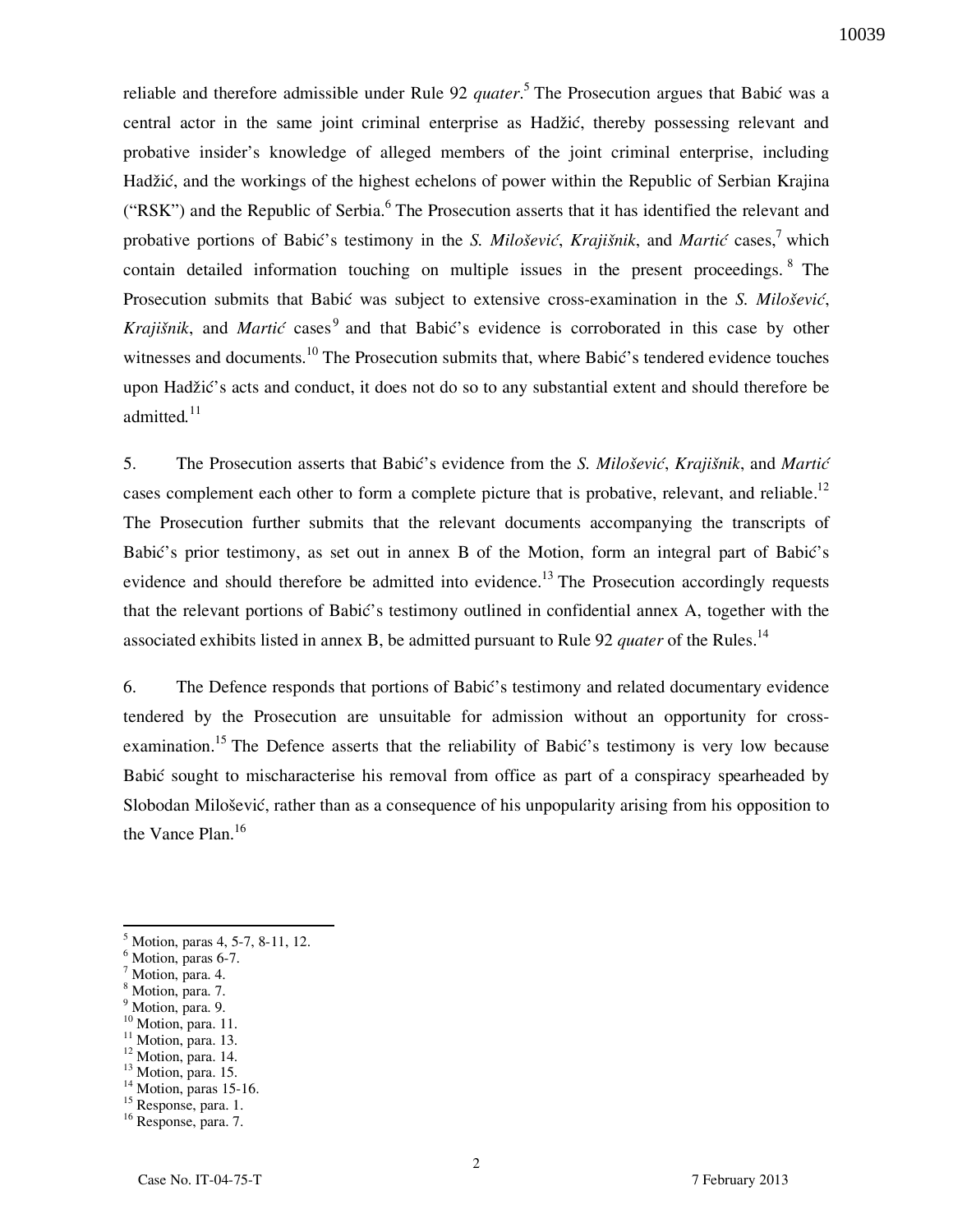7. The Defence also makes the following objections to specific portions of Babić's prior testimony: (a) the claim that Hadžić was completely under the control of certain alleged members of the joint criminal enterprise is insufficiently reliable relative to its prejudicial effect;<sup>17</sup> (b) reference to an alleged agreement between RSK armed forces and the Republika Srpska ("RS") armed forces in relation to operations in the Bihač Pocket is irrelevant, vague, and unreliable;  $^{18}$  (c) the descriptions in confidential annex A of two excerpts do not match the actual contents of the excerpts at the relevant transcript pages;  $19$  (d) portions of testimony relating to anti-Croat propaganda lack proper contextualisation or explanation;  $2^{0}$  (e) an excerpt concerning the faxing of an unsigned law from Milošević's office is unreliable;<sup>21</sup> and (f) insufficient context, foundation, or explanation is provided for a number of other excerpts. $^{22}$ 

8. In relation to associated exhibits, the Defence submits that intercepts that are not authenticated by Babić—except by way of identifying the voice of one of the interlocutors—fail to meet the minimum threshold of reliability for admission.<sup>23</sup> The Defence further submits that indictments and judgments of other cases at the Tribunal should not be admitted as they are not based on evidence that has been admitted in this case. $24$ 

9. The Prosecution replies that the Defence conflates the standard for admission of evidence with the analysis of its ultimate weight and thereby mischaracterises the evidence.  $25$  The Prosecution submits that Babić laid sufficient foundation for his observations regarding Hadžić's relationship with Milošević and Stanišić through (a) his leadership positions that resulted in frequent interactions with other Serb leaders, including Hadžić, Milošević, and Stanišić; (b) conversations he had with individuals who provide information about Hadžić, and (c) review of documents detailing Hadžić's relationship with Serb leaders.<sup>26</sup> The Prosecution likewise notes that Babić was subject to extensive cross-examination by defendants similarly situated to Hadžić.<sup>27</sup> The Prosecution submits that Hadžić's relationship with Milošević and Stanišić will be corroborated by witnesses in the present case. $28$ 

 $20$  Response, para. 14.

- $22$  Reponse, paras 16-18.
- <sup>23</sup> Response, para. 19. <sup>24</sup> Response, para. 20.
- $25$  Reply, pp. 1-2, 4.
- $26$  Reply, p. 2.

 $\overline{a}$ 

 $27$  Reply, p. 2.

 $17$  Response, paras 5-11.

<sup>18</sup> Response, para. 12.

<sup>&</sup>lt;sup>19</sup> Response, para. 13.

 $21$  Response, para. 15.

 $28$  Reply, p. 3.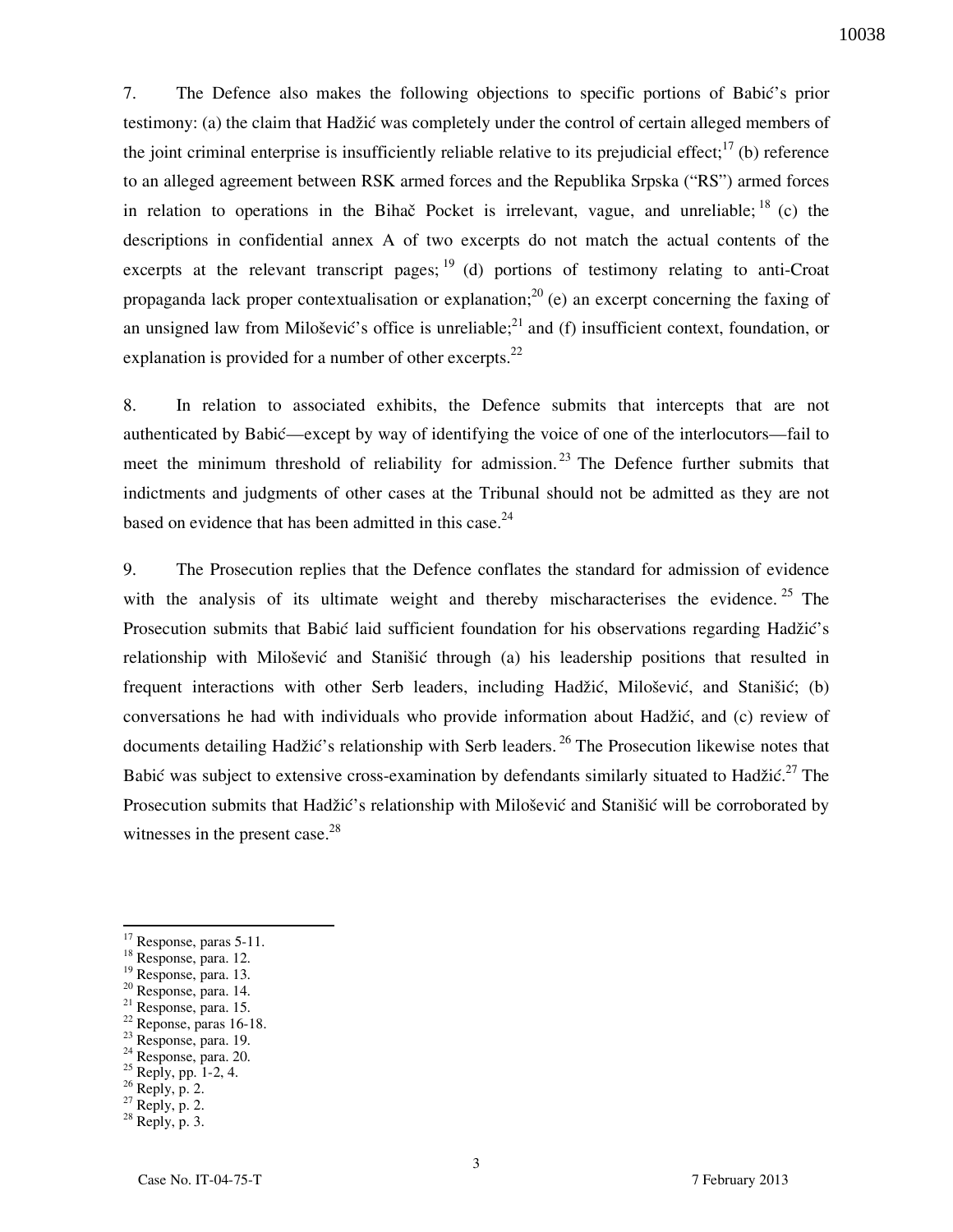10. The Prosecution submits that, contrary to the Defence's arguments in the Response, (a) Babić provided sufficient clarity concerning Hadžić's participation in the 9 February 1992 meeting;<sup>29</sup> (b) agreements between RSK and RS forces are relevant to the Indictment based on the involvement of alleged members of the joint criminal enterprise in the RSK and RS forces;<sup>30</sup> (c) Babić's comments regarding anti-Croat propaganda are explained with context in his testimony in the *S. Milošević* and *Martić* cases;<sup>31</sup> (d) the Prosecution provided both Babić's examination-in-chief and corresponding cross-examination concerning his acquisition of the Law on Defence of the Republic of Serbia from Milošević's office;<sup>32</sup> (e) Babić provided sufficient foundation for three letters by verifying the authenticity of each letter during his testimony before the Tribunal;<sup>33</sup> and (f) events subsequent to Milan Martić's arrest in Otoka illustrate the relationship, coordination, and cooperation among alleged members of the joint criminal enterprise.<sup>34</sup>

11. The Prosecution asserts that the intercepts and "judicial conclusions" disputed by the Defence were integral parts of Babić's tendered testimonies and should be admitted as associated exhibits. The Prosecution submits that the tendered transcripts in which Babić is not an interlocutor, but identifies the parties participating in the intercepts, are reliable and admissible.<sup>35</sup>

12. Finally, in the Corrigendum and the Reply, the Prosecution corrects the citation to an excerpt concerning a taped conversation between Hadžić and Mladić discussed on page 24 of annex A to the Motion, which it notes should be cited as Rule 65 *ter* 04446, transcript page 14005.<sup>36</sup> In the Response to the Corrigendum, the Defence argues that the excerpt should not be admitted because the taped conversation in question has not been tendered as an associated exhibit and because Babić was not cross-examined on this issue.<sup>37</sup>

#### **B. Applicable Law**

13. Rule 92 *quater*, entitled "Unavailable Persons", reads as follows:

(A) The evidence of a person in the form of a written statement or transcript who has subsequently died, or who can no longer with reasonable diligence be traced, or who is by reason of bodily or mental condition unable to testify orally may be admitted, whether or not the written statement is in the form prescribed by Rule 92 *bis*, if the Trial Chamber:

 $^{29}$  Reply, p. 3.

 $30$  Reply, p. 3.

 $31$  Reply, p. 3.

 $32$  Reply, p. 3.

 $^{33}$  Reply, p. 4.

Reply, p. 4.

 $35$  Reply, pp. 4-5.

 $36$  Corrigendum, para. 3; Reply, p. 5.

<sup>&</sup>lt;sup>37</sup> Response to Corrigendum, paras 1-2.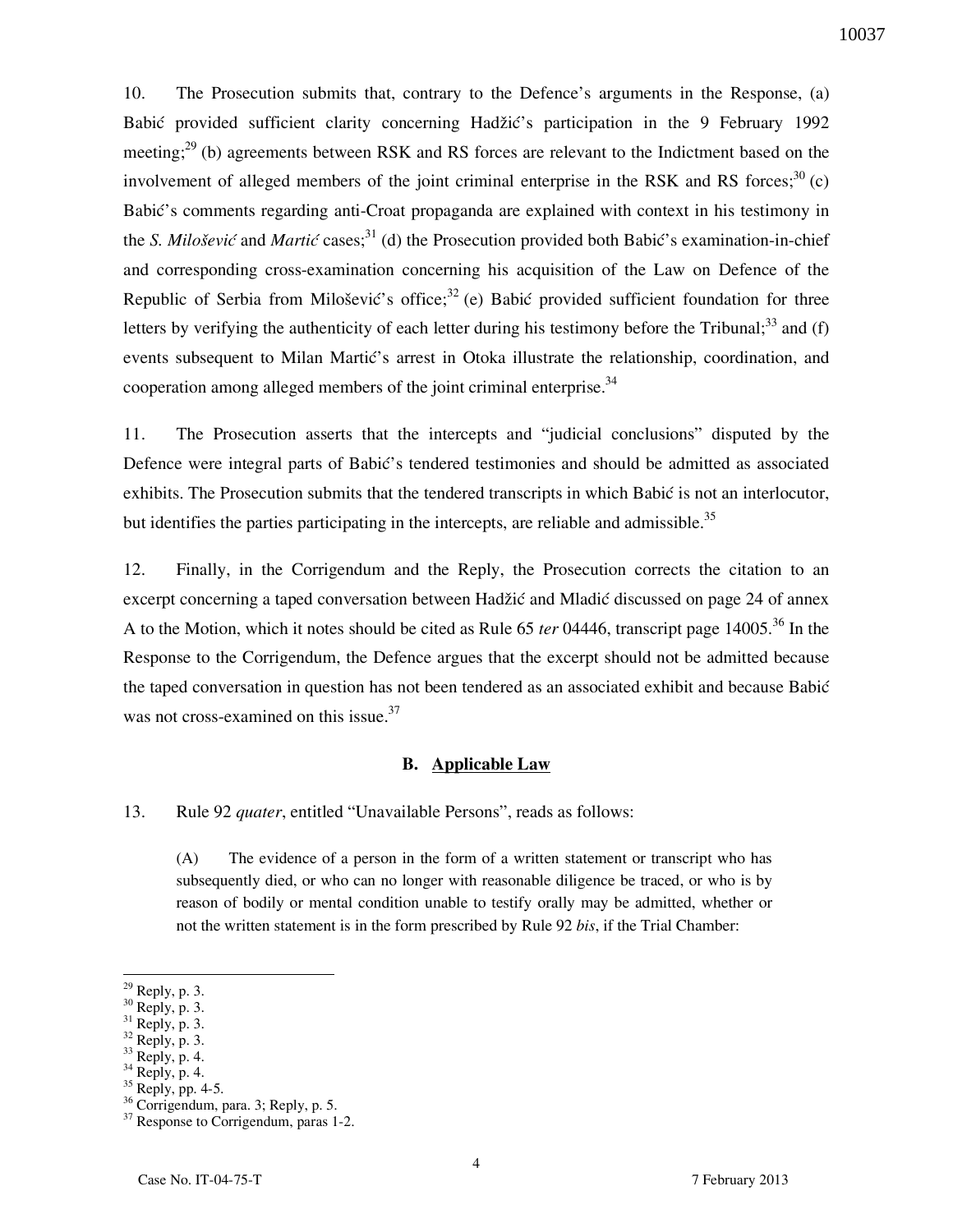- (i) is satisfied of the person's unavailability as set out above; and
- (ii) finds from the circumstances in which the statement was made and recorded that it is reliable.
- (B) If the evidence goes to proof of acts and conduct of an accused as charged in the indictment, this may be a factor against the admission of such evidence, or that part of it.

It follows from a plain reading of these provisions that evidence pertaining to the acts and conduct of an accused can be admitted under Rule 92 *quater* and that a witness's evidence need not be admitted in its entirety, it being for the Trial Chamber to decide which parts, if any, should be excluded. Evidence going to the acts and conduct of the accused is evidence that concerns the deeds and behaviour of that accused, rather than of anyone else for whose actions he is alleged to be responsible. $38$ 

14. In assessing the reliability of the proposed evidence, a Trial Chamber can look at the circumstances in which it was obtained and recorded, such as: whether a written statement was given under oath; whether it was signed by the witness with an acknowledgement of the truth of its contents; whether it was given with the assistance of a Registry approved interpreter; and whether it has been subject to cross-examination. In addition, other factors, such as whether the evidence relates to events about which there is other evidence, or whether there is an absence of manifest or obvious inconsistencies in the evidence, may be considered.<sup>39</sup> If one or more of these indicia of reliability is absent the evidence can still be admitted, and the Trial Chamber will take this into consideration in determining the appropriate weight to be given to it in its overall consideration of all the evidence in the case. $40$ 

15. In addition, the Trial Chamber must ensure that the general requirements for the admissibility of evidence set out in Rule 89 of the Rules are met, namely that the proffered evidence

<sup>38</sup> *Prosecutor v. Karadžić*, Case No. IT-95-5/18-T, Decision on Prosecution Motion for Admission of Testimony of Witness KDZ198 and Associated Exhibits Pursuant to Rule 92 *quater*, 20 August 2009 ("*Karadžić* Decision"), para. 4; *Prosecutor v. S. Milošević*, Case No. IT-02-54-T, Decision on Prosecution's Request to Have Written Statements Admitted Under Rule 92 *bis*, 21 March 2002, para. 22; *Prosecutor v. Galić*, Case No. IT-98-29-AR73.2, Decision on Interlocutory Appeal Concerning Rule 92 *bis* (C), 7 June 2002, para. 9.

<sup>39</sup> *Karadžić* Decision, para. 5; *Prosecutor v. Popović et al.*, Case No. IT-05-88-AR73.4, Decision on Beara's and Nikolić's Interlocutory Appeals Against Trial Chamber's Decision of 21 April 2008 Admitting 92 *quater* Evidence (confidential), 18 August 2008, para. 30. *See also Prosecutor v. Popović et al.,* Case No. IT-05-88-T, Redacted Version of "Decision on Motion on Behalf of Drago Nikolić Seeking Admission of Evidence pursuant to Rule 92 *quater*" filed confidentially on 18 December 2008, 19 February 2009, para. 32.

<sup>40</sup> *Karadžić* Decision, para. 5; *Prosecutor v. Popović et al.,* Case No. IT-05-88-AR73.4, Decision on the Prosecution Motion for Admission of Evidence Pursuant to Rule 92 *quater*, 21 April 2008, paras 28-32. *See also Prosecutor v. Popović et al.,* Case No. IT-05-88-T, Decision on Gvero's Motion for the Admission of Evidence Pursuant to Rule 92 *quater*, 3 February 2009, para. 24.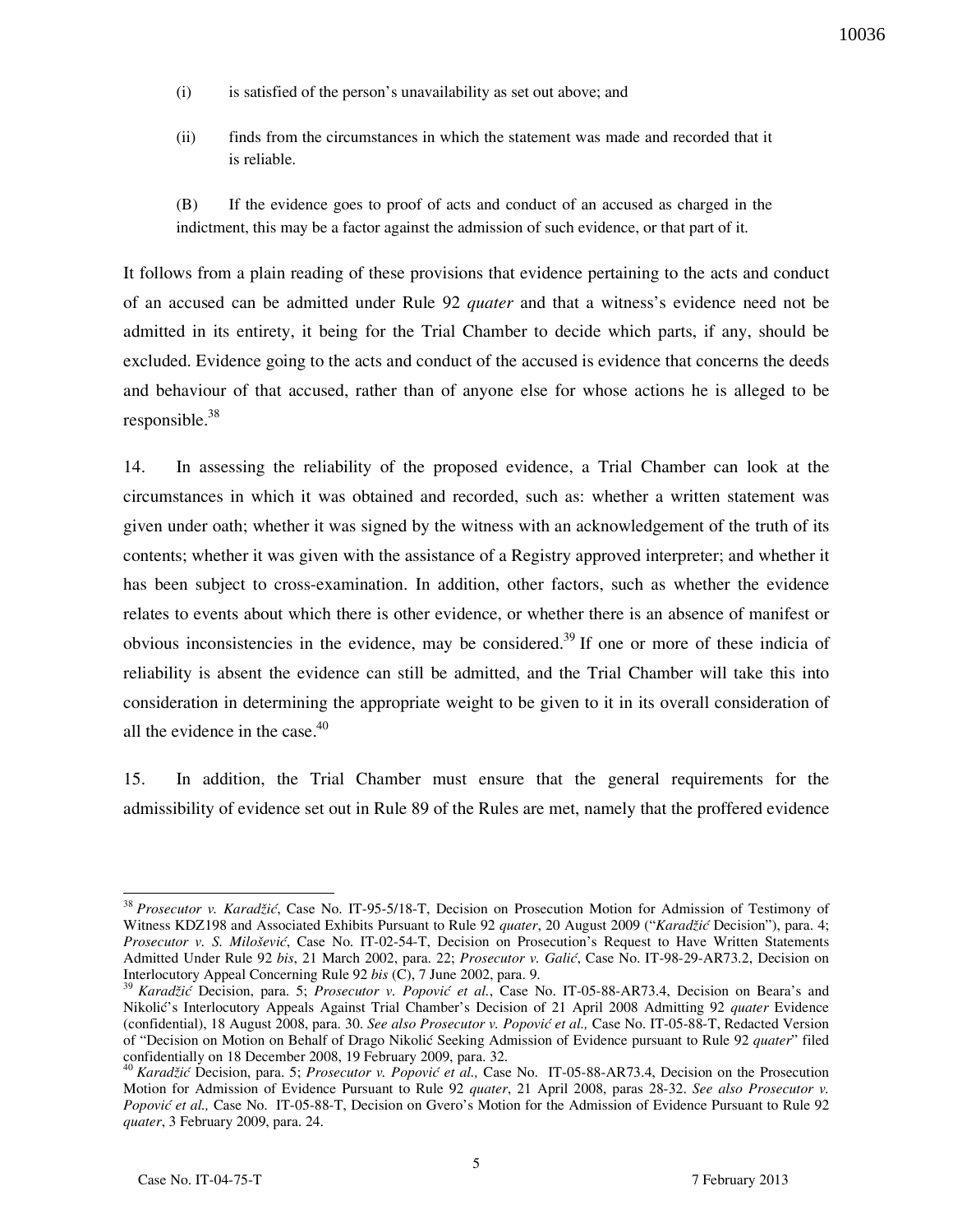is relevant and has probative value, and that the probative value is not substantially outweighed by the need to ensure a fair trial. $^{41}$ 

16. When the testimony of an unavailable person is admitted under Rule 92 *quater*, exhibits which accompany that evidence can also be admitted. Such exhibits should form an "inseparable" and indispensable part" of the testimony, meaning that they should not merely have been mentioned during the course of that testimony, but rather have been used and explained by the witness.<sup>42</sup> It follows that such exhibits should also satisfy the requirements of relevance and probative value contained in Rule 89 of the Rules, and that their probative value must not be substantially outweighed by the need to ensure a fair trial.

#### **C. Discussion**

#### 1. Unavailability of Milan Babić

17. The Defence does not challenge Babić's status as "unavailable" pursuant to Rule 92 *quater*  $(A)(i)$  of the Rules. The Trial Chamber accepts that Babić is in fact deceased, as indicated in the proferred copy of the witness's death certificate, $43$  and therefore unavailable, within the meaning of Rule 92 *quater*, to appear before the Trial Chamber to give evidence.

#### 2. Reliability and relevance of the tendered evidence

18. The Trial Chamber has reviewed Babić's testimony in the *S. Milošević*, *Krajišnik*, and *Martić* cases and finds it *prima facie* reliable. The testimony was given under oath, with the assistance of an interpreter duly qualified and approved by the Registry of the Tribunal, and subject to cross-examination and re-examination. The Defence asserts that Babić's prevarication regarding his own opposition to the Vance Plan and his desire to paint his removal as President "as part of undemocratic conspiracy spearheaded by Milošević" makes his testimony unreliable.<sup>44</sup> The Defence's objections largely go to the weight that the Trial Chamber should ascribe to the evidence. The Defence may raise these arguments in its final trial submissions. Furthermore, the Trial Chamber notes that these topics were subject to extensive cross-examination by accused with substantially similar interests as Hadžić and accordingly their reliability has been tested. The Trial Chamber therefore finds that the tendered transcripts and their associated exhibits have a sufficient degree of reliability.

<sup>41</sup> *Karadžić* Decision, para. 6. *See Prosecutor v. R. Delić*, Case No. IT-04-83-PT, Decision on Prosecution Motion for Admission of Evidence Pursuant to Rule 92 *quater* (confidential), 9 July 2007, p. 4.

<sup>42</sup> *Karadžić* Decision, para. 7; *Prosecutor v. Popović et al.,* Case No. IT-05-88-AR73.4, Decision on the Prosecution Motion for Admission of Evidence pursuant to Rule 92 *quater*, 21 April 2008, para. 65.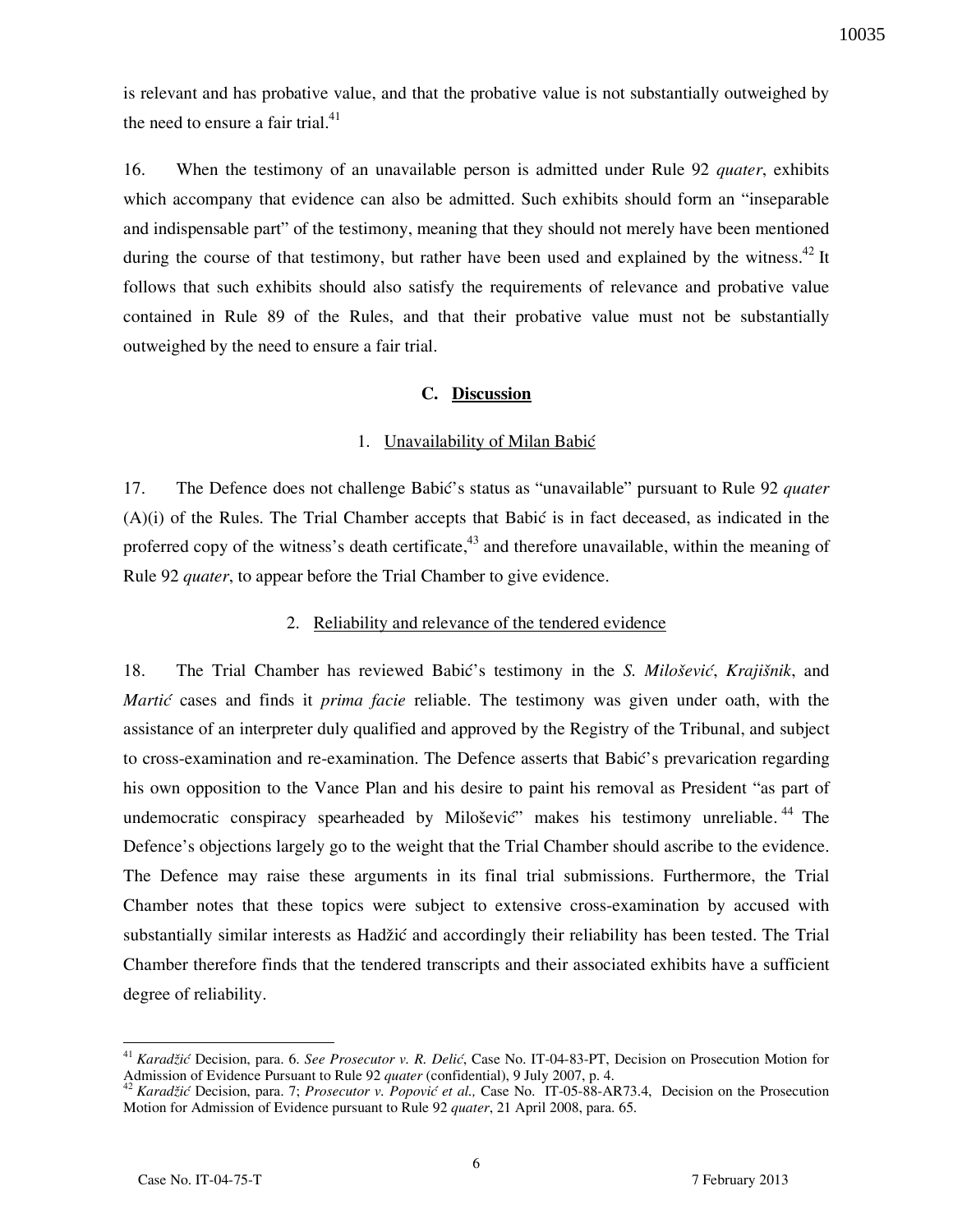19. The Trial Chamber finds that Babić's testimony in the *S. Milošević*, *Krajišnik*, and *Martić* cases address issues relevant to the present proceedings, including (a) the Republic of Serbia's military and financial assistance of to the RSK; (b) Slobodan Milošević's control over events in the RSK; (c) the presence of Vojislav Šešelj's volunteers in areas Vojislav Šešelj referenced as "Greater Serbia"; (d) Vojislav Šešelj's relationship to other alleged members of the joint criminal enterprise; and (e) Jovica Stanišić's role in the Krajina. $45$ 

20. However, the Trial Chamber finds that the subject matter for which the Prosecution seeks to tender the transcripts in the *Krajišnik* case, namely testimony about Vojislav Šešelj, Šešelj's volunteers, the Serbian Radical Party, and the notion of "Great Serbia", is discussed in the transcript pages it seeks to tender in the *S. Milošević* and *Martić* cases and is therefore redundant.<sup>46</sup> In addition, the Prosecution has indicated that it will call a corroborating witness to testify to the same matters.<sup>47</sup> The Trial Chamber further notes that the Prosecution has not tendered the corresponding cross-examination in the *Kraji{nik* case or the portions of testimony referenced in the last entry of annex  $A<sup>48</sup>$  The Trial Chamber therefore decides not to admit the tendered transcripts from the *Kraji{nik* case. 49

#### 3. Specific objections to the tendered evidence

21. The Defence objects to portions of Babić's testimony relating to Hadžić's relations with Milošević, Stanišić, "Badža", and "Jajo".<sup>50</sup> This evidence is relevant and possesses probative value because it relates to Hadžić's alleged cooperation with members of the joint criminal enterprise. The evidence does not directly implicate Hadžić in any of the crimes alleged in the Indictment and thus is not unduly prejudicial. In addition, the Prosecution has indicated that it will provide corroborating evidence.<sup>51</sup> The Defence will therefore have an opportunity to cross-examine corroborating witnesses on this matter. The Trial Chamber notes that it cannot and will not base a conviction solely on the uncorroborated evidence of a deceased witness. The Trial Chamber therefore finds that the probative value of the evidence is not substantially outweighed by the need to ensure a fair trial.

<sup>&</sup>lt;sup>43</sup> Motion, annex C.

<sup>44</sup> Response, para. 7.

<sup>45</sup> *See* Corrigendum, annex A (confidential).

<sup>46</sup> *See*, *e.g.*, Rule 65 *ter* number 04437, T. 13012-13019, 13052-13054 (private session); Rule 65 *ter* number 04445, T. 13877-13879; Rule 65 *ter* number 04449, T. 1415, 1493-1494.

<sup>47</sup> Corrigendum, annex A (confidential), pp. 39-40.

<sup>48</sup> Corrigendum, annex A (confidential), pp. 1, 40. The Trial Chamber notes that T. 3454-3468 are not contained in Rule 65 *ter* number 04433.

<sup>49</sup> Rule 65 *ter* numbers 04432 and 04433.

<sup>50</sup> Response, paras 5-8, 10-11, *referring to* Rule 65 *ter* number 04439, T. 13230-13235.

<sup>&</sup>lt;sup>51</sup> Corrigendum, annex A (confidential), p. 14. GH-015 and GH-016 have already testified in this case and have been subjected to cross-examination.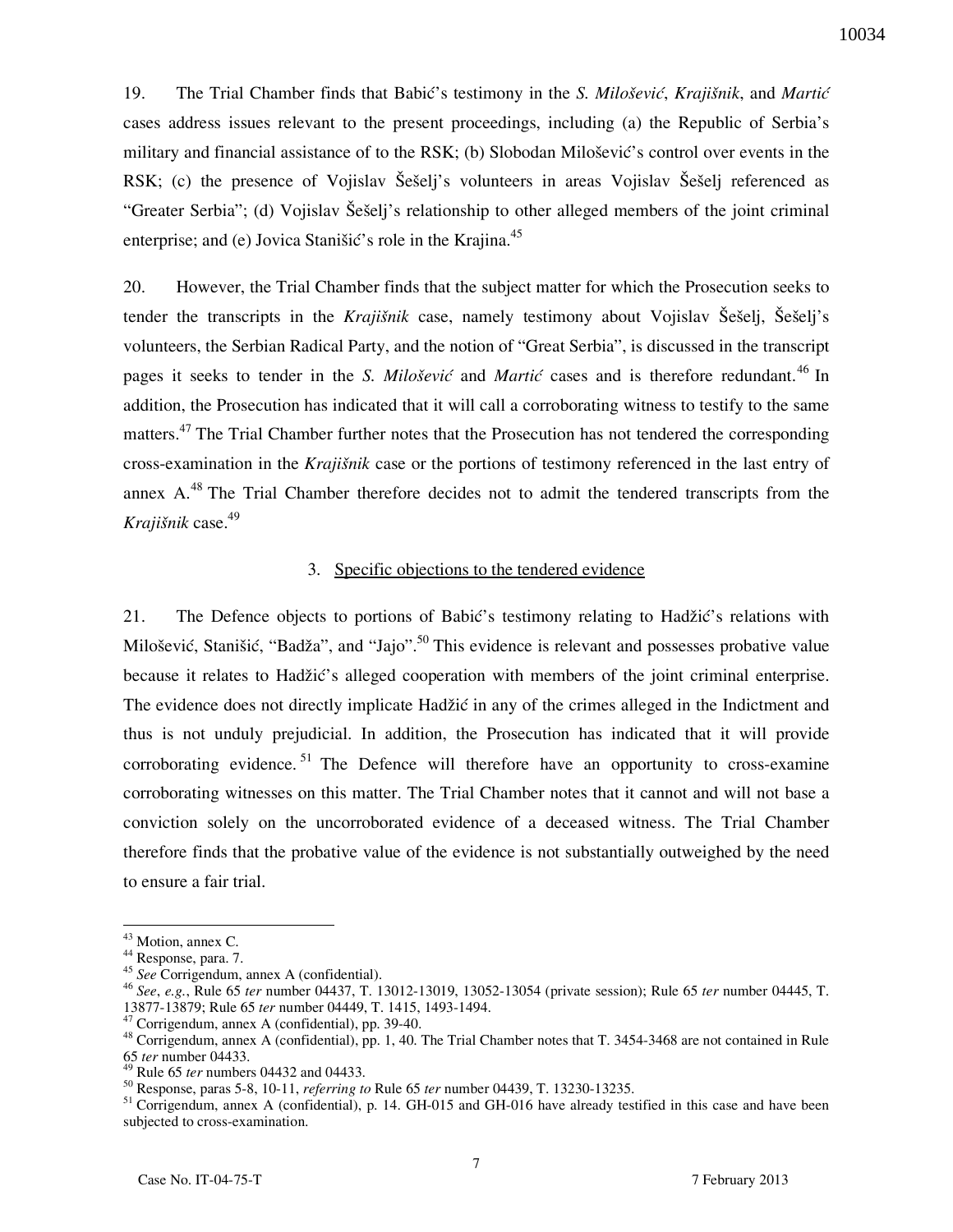22. The Defence objects to the admission of portions of testimony concerning Hadžić's alleged presence at a 9 February meeting in which Babić's removal from office was discussed. The Defence objects on the basis that the discussion regarding this meeting recorded at the relevant transcript pages is ambiguous and prejudicial.<sup>52</sup> The Defence's objections largely go to the weight that the Trial Chamber should ascribe to the evidence. The Defence may raise these arguments in its final trial submissions. This evidence is relevant and has probative value because it relates to Hadžić's alleged cooperation with members of the joint criminal enterprise. The evidence does not directly implicate Hadžić in any of the crimes alleged in the Indictment and thus is not unduly prejudicial. In addition, the Prosecution has indicated that it will provide corroborating evidence.<sup>53</sup> The Defence will have the opportunity to cross-examine corroborating witnesses the Prosecution intends to call. The Trial Chamber notes that it cannot and will not base a conviction solely on the uncorroborated evidence of a deceased witness. The Trial Chamber therefore finds that the probative value of the evidence is not substantially outweighed by the need to ensure a fair trial.

23. The Defence objects to the admission of portions of testimony concerning an alleged agreement between the RSK armed forces and RS forces in respect of operations in the "Bihač" Pocket" in the summer of 1992.<sup>54</sup> The Defence objection that Babić's response was vague largely goes to the weight that the Trial Chamber should ascribe to the evidence. The Defence may raise these arguments in its final trial submissions. This evidence is relevant and has probative value because it relates to the Bosnian Serb leadership who led RS forces and who are alleged members of a joint criminal enterprise with Hadžić.<sup>55</sup> The evidence does not implicate Hadžić's acts and conduct. In addition, the Prosecution has indicated that it will provide corroborating evidence.<sup>56</sup> The Trial Chamber finds that the excerpt is relevant and has probative value and therefore meets the threshold for admission under Rules 89 and 92 *quater*.

24. In relation to portions of testimony referenced by the Prosecution that describe parallel structures in SAO Krajina "and the Accused's involvement in it", the Defence notes that the content of the excerpt at relevant transcript pages does not correspond to the description provided by the Prosecution in the Motion. The Defence simply makes a note of this discrepancy and does not object to the admission of this excerpt.<sup>57</sup> The Trial Chamber notes that the description of the relevant transcript portion provided by the Prosecution in the Motion is misleading as the reference to "the Accused" is not a reference to Hadžić and the cited transcript pages do not relate to Hadžić's

<sup>52</sup> Response, para. 9, *referring to* Rule 65 *ter* number 04443, T. 13620.

 $53$  Corrigendum, annex A (confidential), p. 18.

<sup>54</sup> Response, para. 12, *referring to* Rule 65 *ter* number 04439, T. 13244-13246.

<sup>55</sup> *See* Reply, p. 3.

<sup>56</sup> Corrigendum, annex A (confidential), p. 14.

<sup>57</sup> Response, para. 13.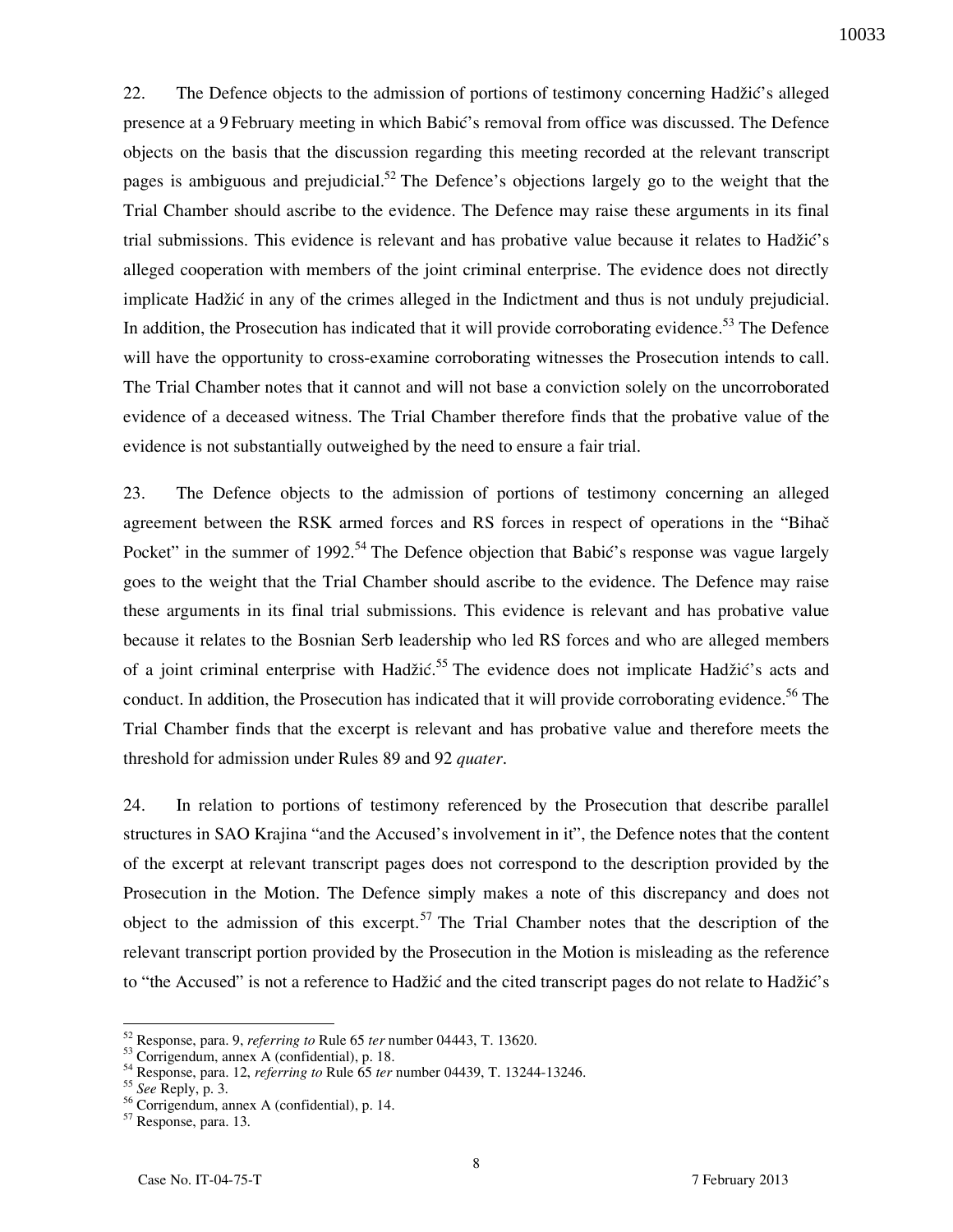acts and conduct.<sup>58</sup> Nevertheless, the Trial Chamber finds that the excerpt is relevant and has probative value and therefore meets the threshold for admission under Rules 89 and 92 *quater*.

25. The Defence requests that admission be denied to a portion of testimony relating to a taped conversation between Hadžić and Ratko Mladić, in which Hadžić speaks of "the difficult situation of the people in the garrisons" while under siege. The Defence objects on the basis that (a) the Prosecution does not seek to tender the taped conversation as an associated exhibit; (b) the relevant transcript portion lacks context; and (c) the excerpt is prejudicial because it goes to Hadžić's acts and conduct.<sup>59</sup> The Trial Chamber finds that this evidence is relevant and has probative value. The evidence does not directly implicate Hadžić in any of the crimes alleged in the Indictment and thus is not unduly prejudicial. In addition, the Prosecution has indicated that it will provide corroborating evidence.<sup>60</sup> The Trial Chamber therefore finds that the probative value of the evidence is not substantially outweighed by the need to ensure a fair trial.

26. In relation to a number of excerpts discussing anti-Croat propaganda, the Defence requests that admission be denied on the basis that Babić's testimony provides limited explanation or context for the issue.<sup>61</sup> The Trial Chamber notes that the Defence objections largely go to the weight that the Trial Chamber should ascribe to the evidence. The Trial Chamber further notes that the Defence will have an opportunity to further contextualise Babić's testimony in relation to anti-Croat propaganda, should it wish to do so, by cross-examining the corroborating witness the Prosecution intends to call.<sup>62</sup> The Trial Chamber finds that the excerpt is relevant and has probative value and therefore meets the threshold for admission under Rules 89 and 92 *quater*.

27. The Defence objects to portions of Babic's testimony in relation to the Law of Defence of the Republic of Serbia on the basis that the Prosecution only seeks to tender the direct examination and not the corresponding cross-examination.<sup>63</sup> The Trial Chamber notes that the Prosecution does indeed seek to tender the corresponding cross-examination.<sup>64</sup> The Trial Chamber therefore finds that the Defence's objection is without merit. The Trial Chamber finds that the excerpt is relevant and has probative value and therefore meets the threshold for admission under Rules 89 and 92 *quater*.

<sup>58</sup> Corrigendum, annex A (confidential), p. 17, *referring to* Rule 65 *ter* number 04442, T. 13490-13501.

<sup>&</sup>lt;sup>59</sup> Response to Corrigendum, para. 2.

 $\frac{60}{60}$  Corrigendum, annex A (confidential), pp. 19-20.

<sup>61</sup> Response, para. 14, *referring to* Rule 65 *ter* number 04436, T. 12878-12898, 12926-12938; Rule 65 *ter* number 04437, T. 12991-12995, 13011-13019; Rule 65 *ter* number 04449, T. 1467-1473.

<sup>&</sup>lt;sup>62</sup> See Corrigendum, annex A (confidential), pp. 8, 28 (indicating that GH-154 will be a corroborating witness).

<sup>63</sup> Response, para. 15.

<sup>64</sup> Corrigendum, annex A (confidential), p. 1.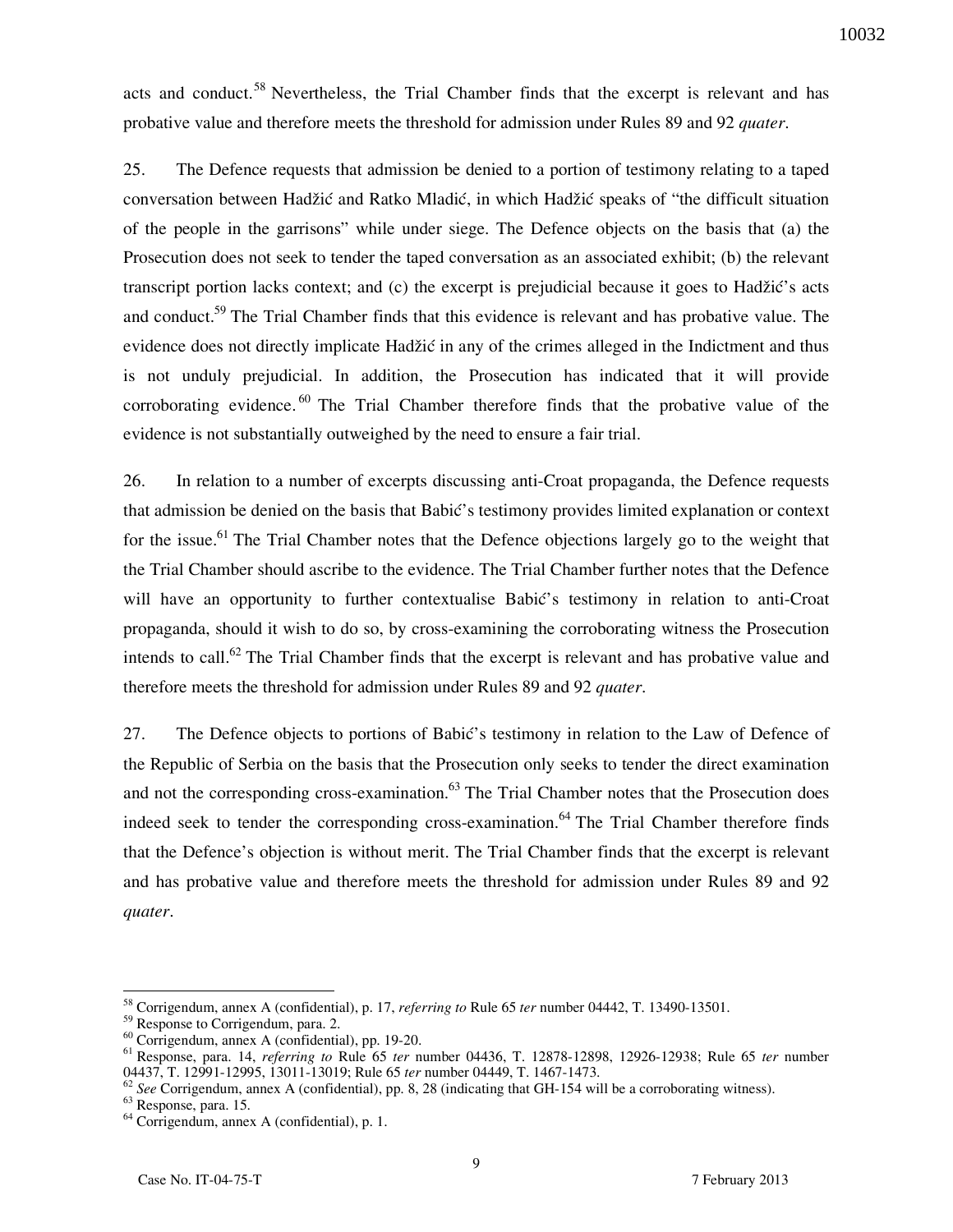28. The Defence objects to an excerpt concerning the procurement of weapons "for Serbs in Krajina" on the basis that "Serbs in Krajina" is not defined.<sup>65</sup> The Trial Chamber notes that the Defence objection largely goes to the weight that the Trial Chamber should ascribe to the evidence rather than the requirements for admission under Rule 92 *quater*. The Trial Chamber finds that the excerpt is relevant and has probative value and therefore meets the threshold for admission under Rules 89 and 92 *quater*.

29. The Defence contends that portions of testimony regarding Martic's arrest are irrelevant.<sup>66</sup> The Trial Chamber finds that this portion of transcript is relevant to the issue of cooperation among alleged members of the joint criminal enterprise. The excerpt also has probative value and therefore meets the threshold for admission under Rules 89 and 92 *quater*.

30. The Defence objects to portions of testimony regarding a letter written by Hadžić asking for military personnel because the excerpt is incoherent without the letter. The Defence further argues that, even if the relevant document is tendered for admission, Babić's lack of knowledge of the letter should preclude admission of the corresponding excerpt.<sup>67</sup> The Trial Chamber notes that, although Babić testified in respect of the document that he did not know about the request alleged to have been made by Hadžić, the Prosecution is seeking to tender the relevant exhibit through witnesses other than Babić.<sup>68</sup> The excerpt is coherent without the letter, is relevant, has probative value, and is not unduly prejudicial. The Trial Chamber therefore finds that the probative value of the evidence is not substantially outweighed by the need to ensure a fair trial.

#### 4. Associated documents and materials

31. The document with Rule 65 *ter* number 01363<sup>69</sup> consists of notes of a 12 November 1992 meeting between Milošević and members of the RSK government, including Hadžić. The Defence objects to the document and the corresponding transcript pages in which the document is discussed on the basis that Babić states that he was not aware of the meeting.<sup>70</sup> Babić was nevertheless able to authenticate the stamp on the document and corroborate its content.<sup>71</sup> The Trial Chamber is satisfied that the document forms an inseparable and indispensable part of Babić's testimony, that it meets

<sup>65</sup> Response, para. 17, *referring to* Rule 65 *ter* number 04440, T. 13273-13275 and associated exhibit with Rule 65 *ter* number 02087.

<sup>66</sup> Response, para. 17, *referring to* Rule 65 *ter* number 04440, T. 13280-13282 (private session).

<sup>67</sup> Response, para. 18, *referring to* Rule 65 *ter* number 04440, T. 13379.

<sup>68</sup> The relevant document is Rule 65 *ter* number 01662. Prosecution Notice of Rule 65 *ter* (E) Filings, 20 June 2012, confidential annex E, p. 54.

<sup>69</sup> The Defence refers to this document as Rule 65 *ter* number 1103. Response, para. 16. However, at the referenced excerpt (Rule 65 *ter* number 04437, T. 12979), Rule 65 *ter* number 01363 is discussed. The Trial Chamber has presumed that the Defence is objecting to Rule 65 *ter* number 01363.

 $<sup>0</sup>$  Response, para. 16.</sup>

<sup>71</sup> Rule 65 *ter* number 04437, T. 12978-12982.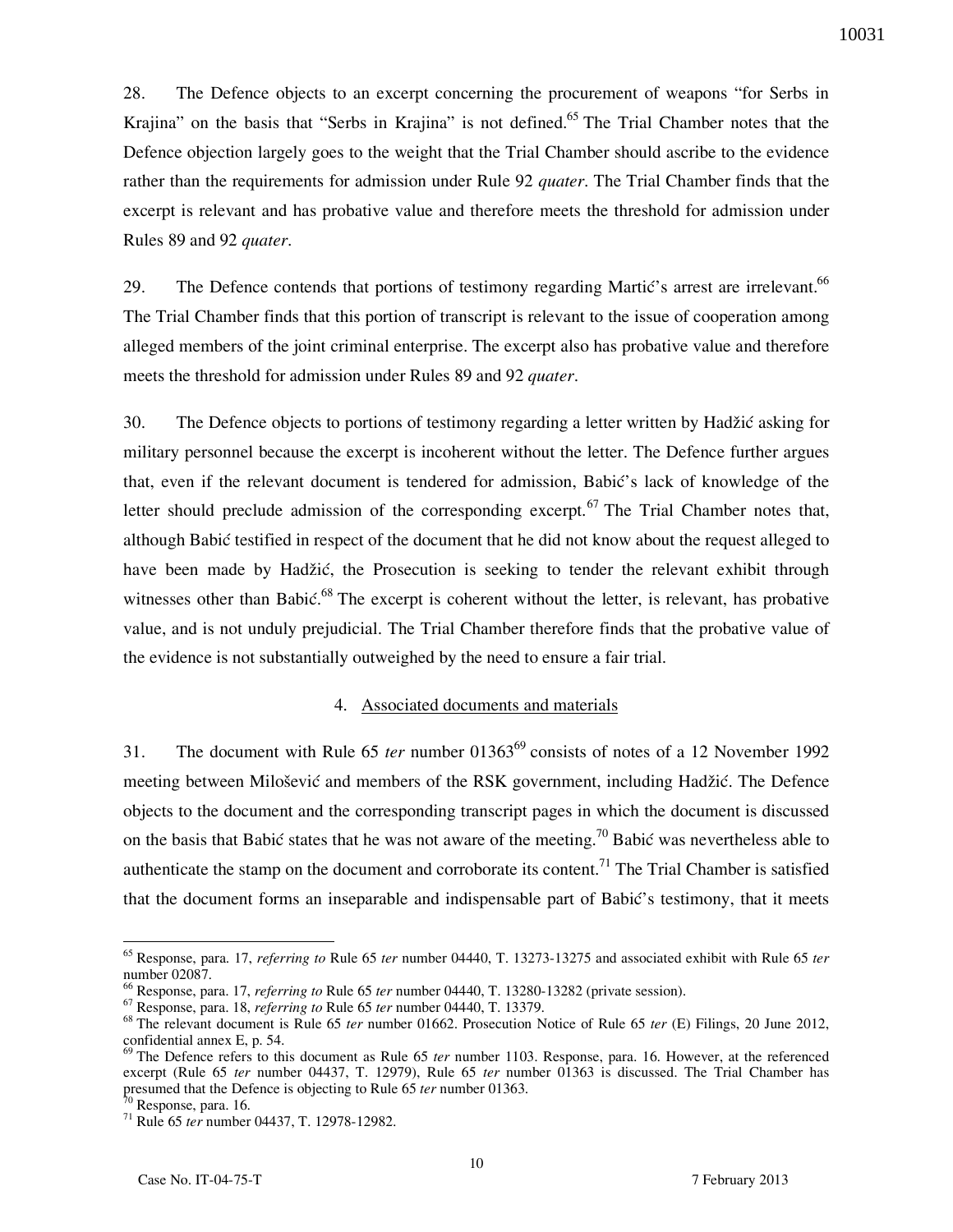the requirements of relevance and probative value, and that its probative value is not substantially outweighed by the need to ensure a fair trial.

32. The Prosecution seeks to tender for admission a number of intercepted conversations along with Babić's prior testimony.<sup>72</sup> The Trial Chamber notes that all of the intercepts were substantively discussed with Babić and therefore form an indispensable and inseparable part of his prior testimony. Babić was able to authenticate three of the proposed intercepts because Babić himself was one of the interlocutors.<sup>73</sup> With respect to the remaining intercepts, Babić simply identified the voices of the participants by listening to the intercepted conversations, but fails to provide any indicia of their authenticity or reliability. The Trial Chamber will therefore only admit the intercepts with Rule 65 *ter* numbers 03547 and 00279 through Babić, pursuant to Rule 92 *quater*. The remaining intercepts<sup>74</sup> shall be marked for identification until such time as they are authenticated by another witness.

33. The Prosecution seeks to tender for admission the indictment issued by this Tribunal against Babić, his plea agreement, and the sentencing judgement against him.<sup>75</sup> The Trial Chambers finds that these documents have little probative value and do not form an inseparable and indispensable part of Babić's testimony. Accordingly, these documents will not be admitted into evidence.

34. The Prosecution seeks to tender for admission a number of articles from various news agencies. Babić does not comment on the content of every article in his prior testimony. With respect to Rule 65 *ter* numbers 00127, 03516, 03517, and 03519 Babić simply states that the articles are consistent with what he had heard in the media at that time.<sup>76</sup> The Trial Chamber finds that such exhibits do not form an "inseparable and indispensable part" of Babić's prior testimony. For these reasons, the Trial Chamber will not admit Rule 65 *ter* numbers 00127, 03516, 03517, and 03519.

35. The Trial Chamber notes that Rule 65 *ter* number 04728 does not seem to be referenced or admitted in the *S. Milošević* or *Martić* cases and accordingly does not form an inseparable and indispensable part of Babic's testimony. The Trial Chamber will not admit this document into evidence.

<sup>72</sup> Motion, annex B. The intercepts have the following Rule 65 *ter* numbers: 02972, 02973, 03547, 03325, 03326, 00280, 00279, 03512, 00287, 00289, 00288, 03539, 00316, 00379, 03546, 03329, 03511, 00825, 03510, and 03509. <sup>73</sup> Rule 65 *ter* numbers 03539, 03547, and 00279.

<sup>74</sup> Rule 65 *ter* numbers 02927, 02973, 03325, 03326, 00280, 03512, 00287, 00289, 00288, 00316, 00379, 03546, 03329, 03511, 00825, 03510, and 03509.

<sup>75</sup> Rule 65 *ter* numbers 05864, 03556, and 03554, respectively.

<sup>76</sup> Rule 65 *ter* number 04450, T. 1535, 1548-1549, 1569-1571.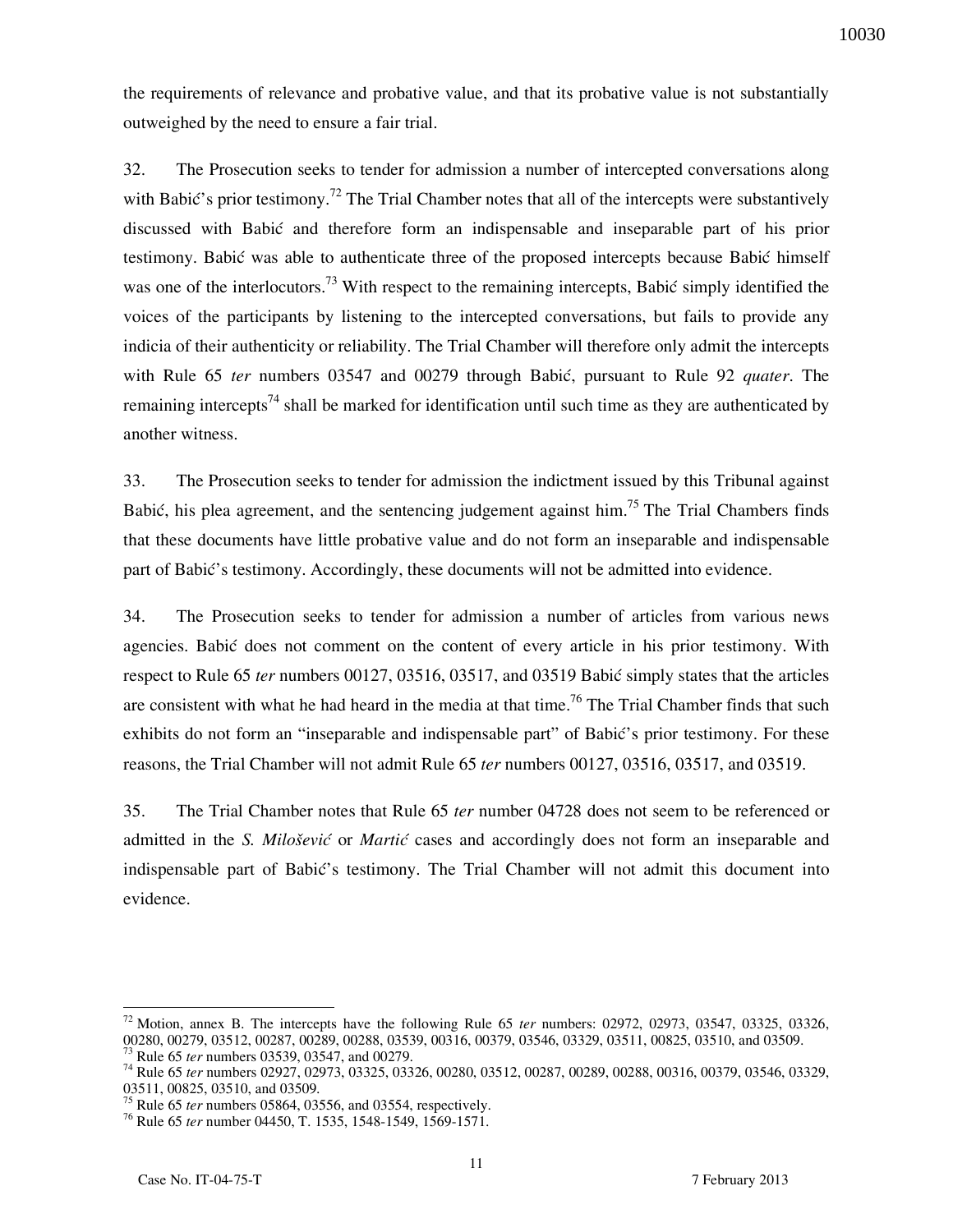36. The Trial Chamber notes that the associated documents with Rule 65 *ter* numbers 00013, 00044, 00073, 00205, 00141, 03467, 00950, 01363, 01456, 01585, 01613, and 01624 have already been admitted into evidence.

37. The Trial Chamber finds that the remaining associated documents in annex B to the Motion are relevant, have probative value, and are appropriate for admission pursuant to Rules 89 and 92 *quater*.

#### **D. Disposition**

38. Accordingly, the Trial Chamber, pursuant to Rules 54, 89, 92 *quater*, 126 *bis* of the Rules, hereby,

- (a) **GRANTS** the Prosecution leave to file the Reply;
- (b) **GRANTS** the Prosecution leave to file the Reply to the Supplement;
- (c) **GRANTS** the Motion, in part;
- (d) **DECIDES** that the transcripts of Milan Babi} in the *S. Milo{evi}* case with Rule 65 *ter* numbers 04436, 04437, 04438, 04439, 04440, 04441, 04442, 04443, 04444, 04445, 04446, and 04447 are appropriate for admission;
- (e) **DECIDES** that the transcripts of Milan Babi} in the *Marti}* case with Rule 65 *ter* numbers 04448, 04449, 04450, 04451, 04452, 04453, and 04454 are appropriate for admission;
- (f) **ORDERS** the Prosecution—by no later than 26 February 2013—(i) to upload to and release in eCourt both public redacted and confidential unredacted versions of the transcripts referenced in subsections (d) and (e) above, where necessary; and (ii) to notify, via a written filing, the Trial Chamber, Defence, and Registry that this has been completed, after which the transcripts shall be deemed admitted into evidence;
- (g) **ORDERS** that the transcripts of Milan Babić in the *Krajišnik* case with Rule 65 *ter* numbers 04432 and 04433 shall not be admitted into evidence;
- (h) **ORDERS** that intercepted conversations with Rule 65 *ter* numbers 03539, 03547, and 00279 shall be admitted into evidence;
- (i) **ORDERS** that intercepted conversations with Rule 65 *ter* numbers 02927, 02973, 03325, 03326, 00280, 03512, 00287, 00289, 00288, 00316, 00379, 03546, 03329, 03511, 00825,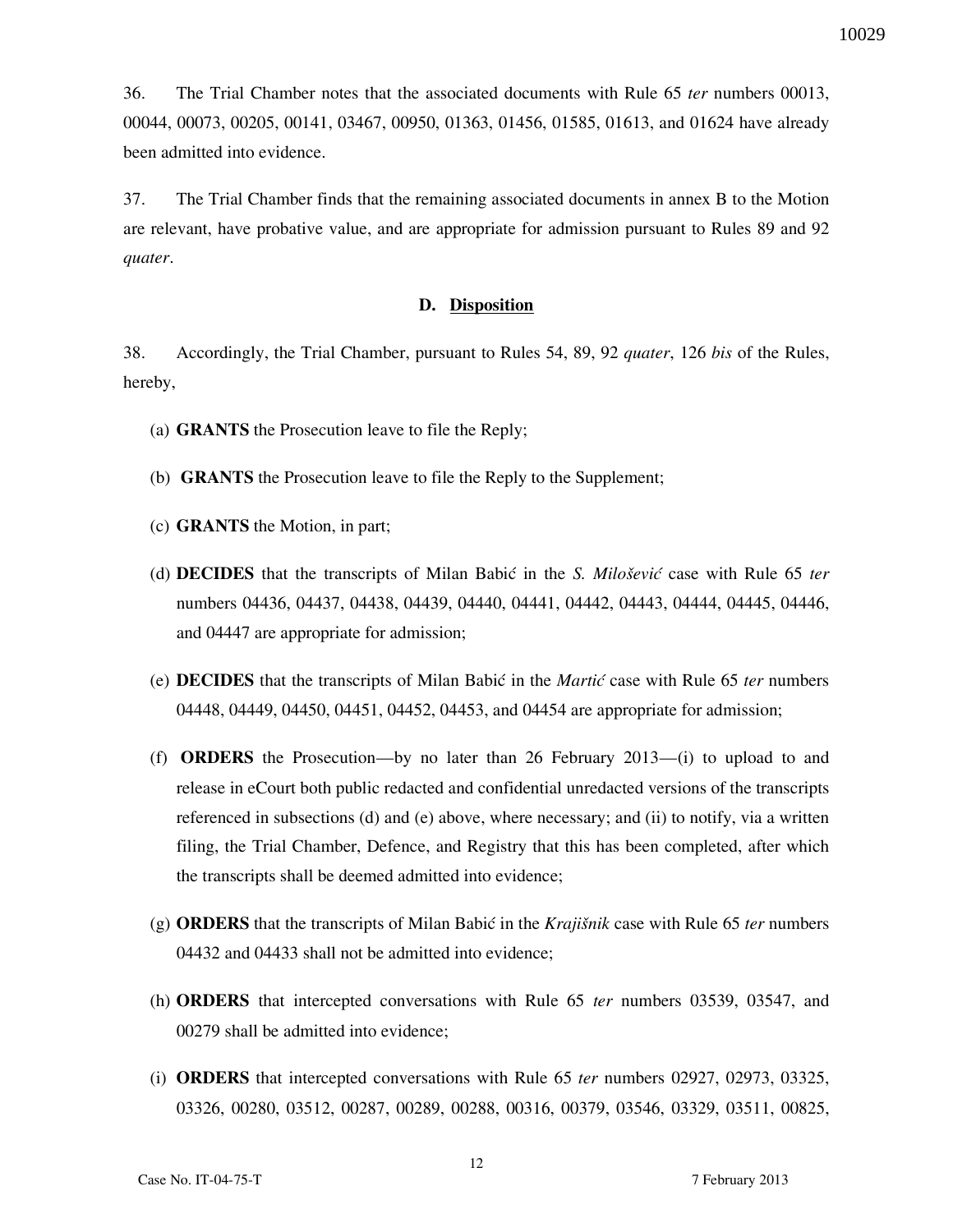03510, and 03509 shall be marked for identification until such time as they are authenticated and until further order of the Trial Chamber;

- (j) **ORDERS** that associated documents and materials with Rule 65 *ter* numbers 05864, 03556, 03554, 00127, 03516, 03517, 03519, and 04728 shall not be admitted into evidence;
- (k) **NOTES** that associated documents with Rule 65 *ter* numbers 00013, 00044, 00073, 00141, 00205, 03467, 00950, 01363, 01456, 01585, 01613, and 01624 have already been admitted into evidence;
- (l) **ORDERS** that associated documents and materials with Rule 65 *ter* numbers 02810, 04895.2, <sup>77</sup> 03462, 03007, 03394, 03532, 03550, 03533, 03508, 00038, 00039, 03549, 03507, 00049, 03531, 03530, 00059, 03525, 00080, 03395, 00089, 00091, 00090, 00092, 03526, 03529, 00108, 00111, 03535, 00120, 00122, 03477, 03523, 00125, 03522, 00132, 00140, 00138, 03503, 03520, 00150, 03483, 00171, 00168, 00172, 00161, 00170, 00162, 00164, 00160, 00158, 03527, 03442, 03514, 00182, 00187, 00193, 03518, 00204, 03439, 03440, 03437, 03438, 03521, 00223, 00224, 00222, 00228, 00229, 00231, 00233, 00237, 03471, 00249, 03515, 03436, 03413, 03513, 03435, 03400, 00301, 03434, 03433, 00305, 03432, 03426, 03469, 03427, 03429, 00342, 03430, 03431, 03428, 03409, 03424, 03425, 00398, 00463,<sup>78</sup> 03403, 03402, 00508, 00507, 03423, 03418, 03422, 03419, 03420, 03421, 03410, 03417, 03416, 03536, 03499, 03537, 03538, 00710, 00725, 00737, 00744, 00812, 03534, 00830, 00846, 03466, 03465, 00925, 00938, 02915, 01059,<sup>79</sup> 01103, 01171, 01711, 01763, 01868, 01932, 01948, 03455, 03456, 02087, 03489, 02129, 03482, 02175, and 03524 shall be admitted into evidence; and

 $77$  The Office of the Prosecutor informed the Trial Chamber, by an email dated 15 January 2013, that the proper Rule 65 *ter* number for the video referenced as Rule 65 *ter* number 04895 in annex B of the Motion is in fact Rule 65 *ter* number 04895.2.

<sup>78</sup> Duplicate of Rule 65 *ter* number 00464. The Trial Chamber notes that Rule 65 *ter* number 00464 seems to be a blank sheet.

<sup>79</sup> Duplicate of Rule 65 *ter* number 01060. The Trial Chamber notes that Rule 65 *ter* number 01060 seems to be a blank sheet.